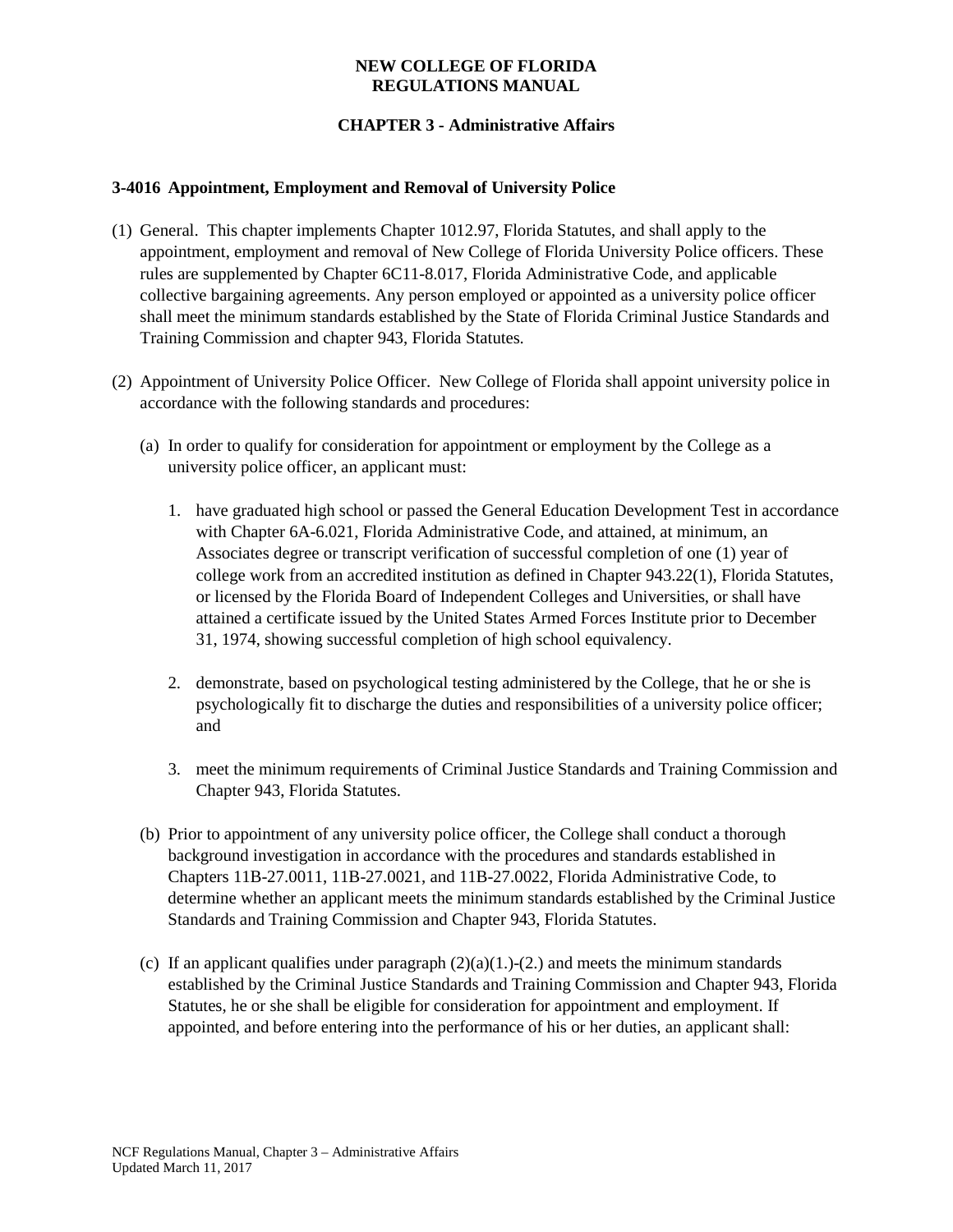### **NEW COLLEGE OF FLORIDA REGULATIONS MANUAL**

# **CHAPTER 3 - Administrative Affairs**

- 1. take and subscribe in writing to the oath of office as set forth in New College of Florida University Police Department General Order I-102, which shall be administered by the Chief of University Police; and
- 2. subscribe in writing to the Law Enforcement Code of Ethics as set forth in New College of Florida University Police Department General Order I-102.
- 3. The College shall obtain and approve a bond on each university police officer in the amount of Five Thousand Dollars (\$5,000.00) or such other amount as may be determined by the College based on the amount of money or property likely to be in the custody of the officer at any one time. The bond shall be payable to the Governor of the State of Florida or his or her successor in office, and shall be conditioned upon the faithful performance of the duties of such officer.
- 4. Appointment or Employment of Uncertified Applicants. Applicants who are not currently certified by the Criminal Justice Standards and Training Commission and who are otherwise eligible for consideration for appointment or employment may be temporarily appointed or employed in accordance with Chapter 943.131, Florida Statutes and Chapter 11B-27.002, Florida Administrative Code, provided that:
	- a. the Chief of University Police first certifies in writing that:
		- (i) a critical need to appoint or employ the applicant exists
		- (ii) the critical need is documented; and
		- (iii) the applicant is or will be enrolled in the next approved basic recruit training program available in Sarasota or Manatee County; and
	- b. the requirements of section 943.131, Florida Statutes are complied with.
- (3) Pursuant to Chapter 943.133, Florida Statutes, the Chief of University Police shall be responsible for the collection, verification, and maintenance of documentation establishing that applicants appointed or employed comply with the requirements of Chapters 943.13 and 943.131, Florida Statutes, and rules adopted pursuant thereto. Prior to the employment or appointment of any university police officer, the Chief shall execute and maintain a Criminal Justice Standards and Training Commission registration affidavit of compliance form as required by Chapter 943.133, Florida Statutes, attesting to compliance with Chapter 943.133(1), Florida Statutes.
- (4) Requirements for Continued Employment of University Police Officer. In addition to any other conditions of employment established by rule or policy of the State of Florida Board of Education or the College and applicable to University Support Personnel, or by collective bargaining agreement, each university police officer as a condition of continued employment or appointment as university